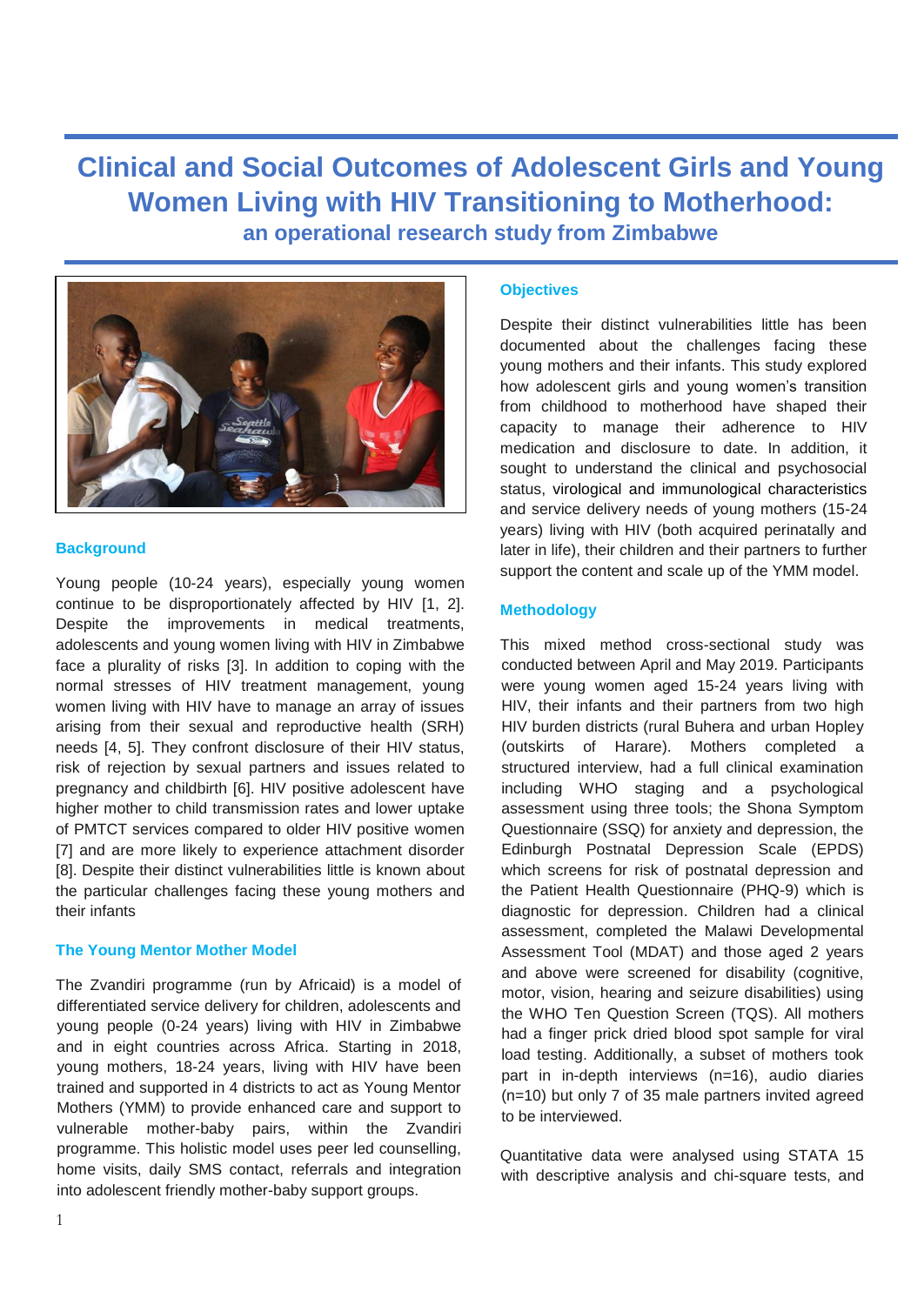qualitative data were analysed using thematic analysis.

### **Key Findings**

**Demographic characteristics-** 177 mothers (15-24 years old) and 176 children (median age of 12 months; range 0-8 years) and 7 male partners participated. 166 mothers were newly enrolled in the YMM programme and 11 were from the "Third generation cohort" first recruited in 2013. 63.3% (n=112) mothers acquired HIV horizontally, 36.0% (n=62) were perinatally infected. 56% were married and staying with their partners, and 76% were unemployed and financially dependent on their partners.

**Mothers clinical characteristics -** All mothers were on ART (83.6% first line; 16% second line); only 44.6% had been on ART prior to their pregnancy and those were all perinatally infected. There were high rates of self-reported adherence (86% n=152), regardless of how HIV acquired. 86.9% (n=153) were virally suppressed (viral load <1000 copies/ml). Mothers reported a sense of responsibility to their children, described as "wanting to be there for my child" and not wanting to pass HIV to their infants, as motivators for adherence. Few 14%(n=25) said they were struggling with adherence. In-depth interviews highlighted husband not permitting, side effects, food insecurity, stigma and discrimination, lack of sympathy from health workers, drug fatigue as the main causes of nonadherence.

**Maternal mental health-** more than half (55.9%) of the mothers scored 12 or above on the EPDS indicative of postnatal depression. 13.5% had severe depression. 39.6 % (n=70) scored ≥9 on the SSQ-14 indicating risk of common mental disorder. We compared adherence between mothers with high and low scores on the three mental health scales. Mothers who scored above the threshold on the SSQ and EPDS were more likely to report missing any ART pills within the last 7 days than those who reported fewer symptoms  $(SSQ: ch<sup>2</sup>=15.4, p<0.001;$ EPDS:  $\text{chi}^2$ =3.3, p=0.07).



### **Figure 1: Mental health & ART adherence**

**Experience of violence and sexual abuse-**Experience of violence was associated with poor mental health regardless of scale (Figure 2). In depth interviews and audio diaries highlighted that domestic violence was an issue that mothers struggled with.



#### **Figure 2: Experience of violence and risk of CMD**

**HIV Disclosure-** 88.1% (n=156) of mothers said they had disclosed their status to someone but only 54.2% (n=78) had disclosed to their male partners. For perinatally infected mothers fear of rejection, stigma/ discrimination and not knowing how to disclose were the most cited reasons for not disclosing. Mothers infected later in life cited fear of being accused of infidelity or of bringing infection into the family.

**Partners-** 73.5% self-reported that their male partners had had an HIV test, 14.7% had not tested. 11.9% didn't know whether their partners had tested or not. Male partners (n=7) reported in qualitative interviews struggling with status disclosure with some opting to present for HIV testing with their partners as first timers. Five of the seven interviewed also stated encountering adherence challenges. Two stopped treatment after experiencing side effects.

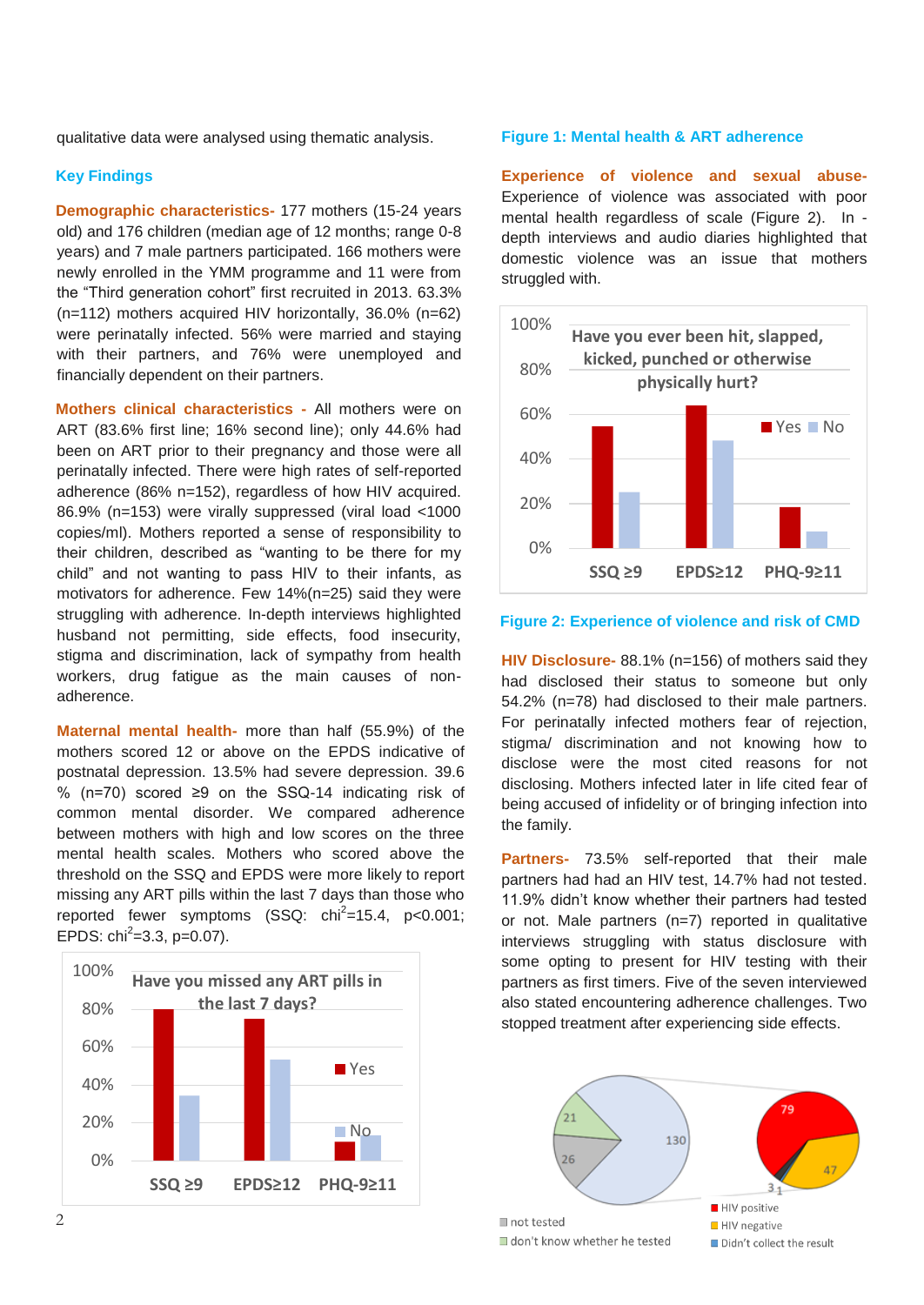#### **Figure 3: Partners' HIV testing and status**

**Children clinical characteristics-** Eleven mothers selfreported that their infants were HIV positive and on ART. HIV confirmatory tests were conducted as part of the study on all the babies and 5.1% (n=9) were HIV positive. Two infants reported as positive by the mothers and on ART tested negative. Of the nine that were HIV positive five infants were virally suppressed while four were not despite being on ART. Two of the infants not virally suppressed had mothers who were also not suppressed. 126 infants out of 142 eligible for early infant diagnosis (EID) were tested at 6 weeks, 81/115 infants at 6 months, 76/96 infants at 9 months and 45/62 at 18 months.

39.6% (n=70) eligible infants were not on cotrimoxazole prophylaxis. 6.8% (n=12) had not received ARV prophylaxis. In-depth interviews highlighted challenges that resulted from referral and lack of knowledge among mothers about what treatment their infants were supposed to be getting.

95.4% (n=167) of the mothers reported that their infants were up to date with their scheduled vaccinations. However, out of the 159 child health cards that were seen, only 38.4% (61) babies had entries showing they were up to date with their scheduled vaccinations.

176 mothers had ever breastfed. 104 were still breastfeeding. Median duration of breastfeeding was 9 months (interquartile range 5-15 months). 25.3% (n=43) of babies were stunted (height-for-age z-score ≤-2) while 16.1% (n=28) were underweight (weight-for-age z-score ≤- 2).

**Child development-** Out of 173 children who completed the MDAT, 12.7% were not able to do 3 or more items typical for children of their age, on at least 2 of the domain scales of gross motor, fine motor, social and language. A low MDAT score was more common among children with stunting (9/43, 20.9%) than children who were not stunted (13/124, 10.5%). Out of 48 children aged 2 years and above, 62.5% (N=30) had a reported delay or limited function in at least 1 of the 10 areas measured by the TQS. The most common was a serious delay in sitting, standing or walking compared with other children (N=17, 35%), followed by appearing mentally slow, delayed or behind compared to other children (N=13, 27%). Four out of 9 (44.4%) HIV positive children failed 2 or more items compared to  $20/162$  (12.4%) HIV negative (chi<sup>2</sup>=7.3, p=0.007). HIV positive children had worse cognitive development.

**Service delivery needs-** All the 16 mothers who took part in the qualitative interviews stated that they require adherence support from their immediate family members and the healthcare workers. Nine were receiving medication reminders, refills reminders and constant support and encouragement from their families.

## **Lessons learned and recommendations**

There were numerous lessons learned during the implementation of this study that may be useful more broadly as country programmes consider scale up of the YMM model. The following recommendations primarily highlight the importance of fostering an enabling environment and investing in comprehensive and integrated package of services to realize the benefits of the YMM:

# **Recommendations for the YMM**

- 1. Enhance couple counselling to facilitate disclosure and minimise gender-based violence.
- 2. Provide mental health and parenting services for mothers and fathers, given the high risk of CMD, and the impact of this on maternal adherence (and likely child development as well).
- 3. Support both the mothers and their partners to adhere to treatment.
- 4. Support, prepare and encourage mothers and their partners to disclose their HIV status, when safe to do so, within unions to optimise uptake of HIV services.

# **Recommendations for Ministry of Health and Child Care**

- 1. Strengthen referral systems from local clinics to hospitals and from the hospitals to the clinics to ensure that infants are given the recommended EID, care and prophylaxis.
- 2. Inform mothers about the HIV care and treatment services they and their infants are supposed to be receiving as a way of plugging gaps in the HIV care cascade.
- 3. Monitor viral load of infants whose mothers are also failing on ART.
- 4. Consider early child development interventions and nutritional support for HIV exposed babies.
- 5. Strengthen male involvement to support mothers and their infants.
- 6. Disseminate breastfeeding guidelines and messages to include partners and significant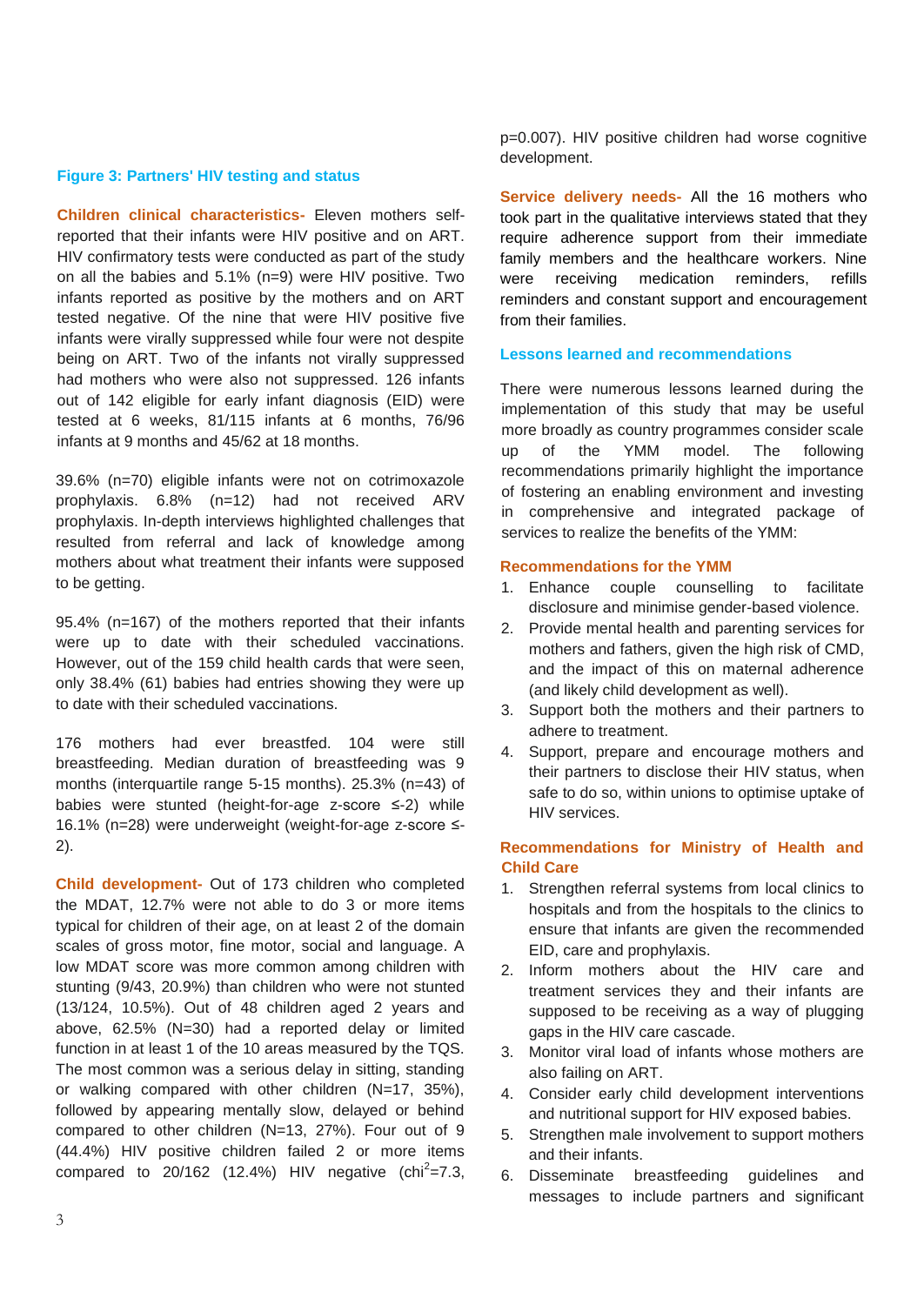others to avoid early cessation of breastfeeding and to dispel myths and misconceptions.

7. Scale up Mother baby pair register to track and monitor testing of HIV exposed children as per national EID guidelines.

## **Conclusion**

The aim of this cross-sectional study was to explore the clinical and social characteristics of mothers and of their babies. Self-reported adherence and viral suppression suggested good adherence and retention in care. It is important to note that all but 16 of the mothers had recently joined the YMM intervention and started receiving peer support. However, HIV infected young women regardless of mode of transmission confront several challenges which affected their health and social wellbeing and that of their infants. There was strong evidence of association between experiences of violence and risk of depression. As well, symptoms of poor mental health were associated with poor adherence (and likely had impact on child development). Targeted mental health interventions need to be scaled up.

Male involvement in PMTCT continue to be a challenge which needs to be addressed. As well, YMM should provide information and support mothers and their partners to make informed decisions regarding status disclosure., presuming it is safe to do so. Recent evidence shows that encouraging young women to disclose their HIV status to partners may have deleterious implications for their wellbeing and could potentially derail their adherence efforts [9].

Reassuringly perinatal transmission rates are low and all perinatally infected children are on ART. However, infants have poor clinical outcomes and some missed timely EID. There is need for strengthened support and monitoring to address the bottlenecks and ensure timely EID and commencement on treatment if required. MDAT scores were low among children with stunting. Consideration to prioritising HIV exposed infants for early childhood development interventions should be given.

Of note, although breastfeeding rates were high, food shortages and lack of information on safety of breastfeeding acted as a deterrent to breast feeding for some women.

### **For more information contact**

**Zivai Mupambireyi,** Centre for Sexual Health & HIV Research Zimbabwe, Children and Adolescents, Harare, Zimbabwe, [zietawana@yahoo.co.uk](about:blank)

#### **Acknowledgments**

**Dr Owen Mugurungi**, MoHCC, Director Aids and TB Unit; **Dr Angela Mushavi**, National PMTCT and Pediatric HIV Care and Treatment Coordinator; **Dr Solomon H. Mukungunugwa,** Dep. National Coordinator PMTCT, Paediatric HIV Care Treatment (Aids & TB Unit Ministry of Health & Child Care); **Evelyne Bede Mtetwa**, **Nicola Willis** (AFRICAID Zvandiri); **Chiara Pierotti**, **Beula Senzanje** (UNICEF Zimbabwe); **Frances Cowan** (Liverpool School of Tropical Medicine, Liverpool, UK

### **References**

- 1. UNICEF. *Turning the tide against AIDS will require more concentrated focus on adolescents and young people*. Adolescent HIV prevention 2019 [cited 2019.
- 2. Fund, T.G., *Technical Brief Adolescent Girls and Young Women in High-HIV Burden Settings*. 2017, Global Fund Geneva, Switzerland
- 3. Mavhu, W., et al., *Effect of a differentiated service delivery model on virological failure in adolescents with HIV in Zimbabwe (Zvandiri): a cluster-randomised controlled trial.* The Lancet Global Health, 2020. **8**(2): p. e264-e275.
- 4. Woollett, N., *Adolescents Living with HIV: Emerging Issues in Public Health in South Africa*, in *Children and Young People Living with HIV/AIDS: A Cross-Cultural Perspective*, P. Liamputtong, Editor. 2016, Springer International Publishing: Cham. p. 65-88.
- 5. Council., P., *"Sexual and reproductive health and rights among young people living with HIV in Uganda: Findings from the Link Up baseline survey,"* in *Link Up Research Brief*, I. The Population Council, Editor. 2015, Population Council.: Washington, DC.
- 6. Madiba, S. and M. Putsoane, *Testing Positive and Disclosing in Pregnancy: A Phenomenological Study of the Experiences of Adolescents and Young Women in Maseru, Lesotho.* AIDS Research and Treatment, 2020. **2020**: p. 6126210.
- 7. Callahan, T., et al., *Pregnant adolescents living with HIV: what we know, what we need to know, where we need to go.* Journal of the International AIDS Society, 2017. **20**(1): p. 21858.
- 8. Gelaye, B., et al., *Epidemiology of maternal depression, risk factors, and child outcomes in low-income and middle-income countries.* The lancet. Psychiatry, 2016. **3**(10): p. 973-982.